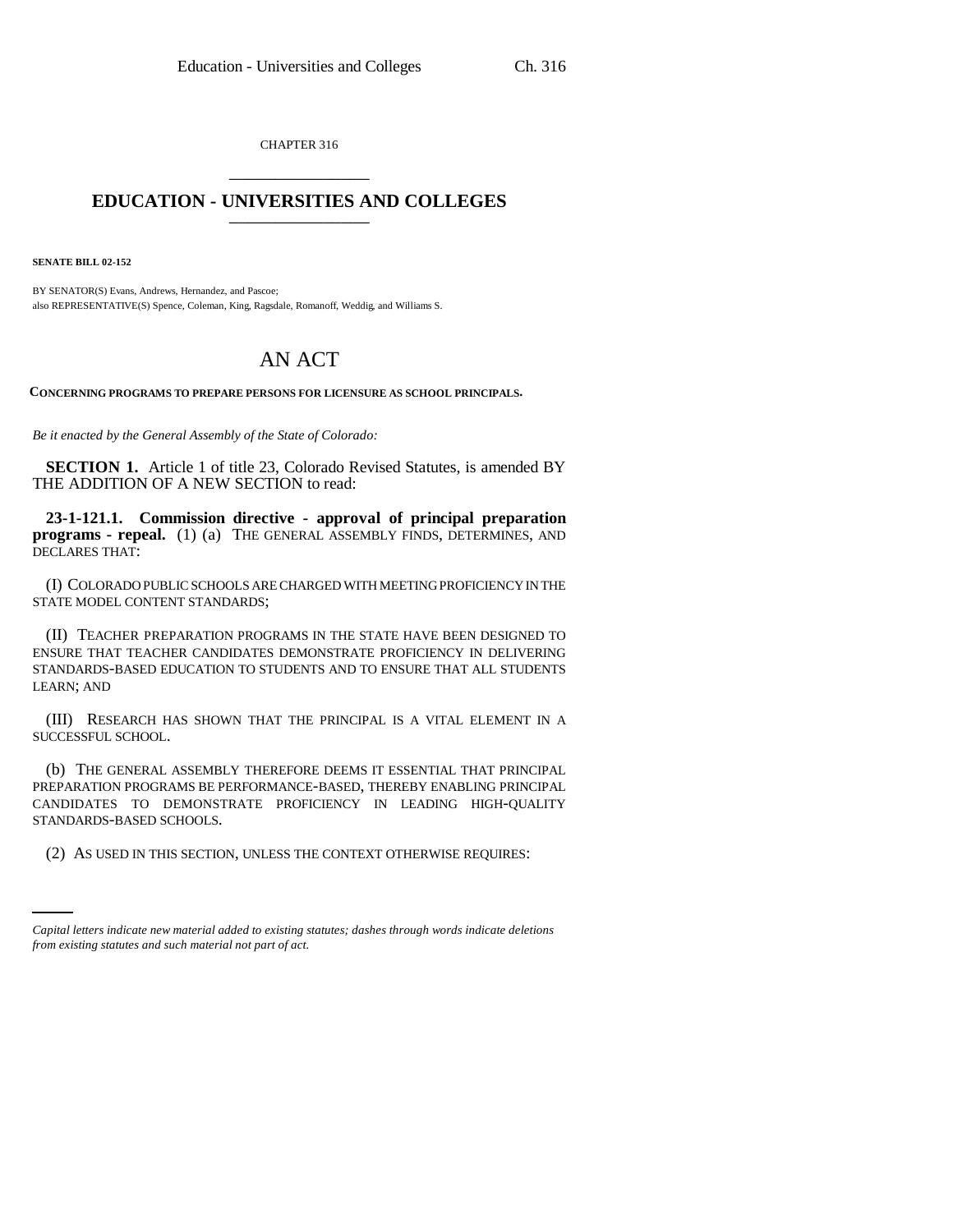(a) "INSTITUTION OF HIGHER EDUCATION" MEANS A PUBLIC INSTITUTION OF HIGHER EDUCATION WITHIN THE STATE SYSTEM OF HIGHER EDUCATION.

(b) "PRINCIPAL CANDIDATE" MEANS A PERSON WHO IS PARTICIPATING IN A PRINCIPAL PREPARATION PROGRAM IN ORDER TO BECOME A SCHOOL PRINCIPAL.

(c) "PRINCIPAL PREPARATION PROGRAM" OR "PROGRAM" MEANS A PROGRAM OF STUDY SPECIFICALLY DESIGNED TO PREPARE PRINCIPAL CANDIDATES TO BE LICENSED TO PROVIDE HIGH-QUALITY SERVICE AND LEADERSHIP TO SCHOOL DISTRICTS, SCHOOLS, FACULTY, STAFF, AND STUDENTS.

(3) ON OR BEFORE JULY 1, 2003, THE COMMISSION SHALL ADOPT A PLAN FOR ESTABLISHING THE PROGRAM REQUIREMENTS FOR PRINCIPAL PREPARATION PROGRAMS OFFERED BY INSTITUTIONS OF HIGHER EDUCATION. THE COMMISSION, IN COLLABORATION WITH THE STATE BOARD OF EDUCATION AND INSTITUTIONS OF HIGHER EDUCATION THAT OFFER PRINCIPAL PREPARATION PROGRAMS, SHALL ENSURE THAT THE PERFORMANCE-BASED STANDARDS FOR LICENSURE BECOME THE BASE FOR PRINCIPAL PREPARATION PROGRAMS OFFERED BY INSTITUTIONS OF HIGHER EDUCATION. THE COMMISSION SHALL MAKE THE FINAL DETERMINATION REGARDING THE CONTENTS OF THE PERFORMANCE-BASED STANDARDS FOR LICENSURE AND THE PROPER IMPLEMENTATION OF THOSE STANDARDS.

(4) THE COMMISSION SHALL ENSURE THAT DEMONSTRATED COMPETENCY IN THE ADOPTED LICENSURE STANDARDS GUIDES THE PROGRAM DEVELOPMENT OF THE INSTITUTIONS OF HIGHER EDUCATION. SAID REQUIREMENTS SHALL ENSURE THAT EACH PRINCIPAL PREPARATION PROGRAM IS DESIGNED ON A PERFORMANCE-BASED MODEL AND SHALL INCLUDE, BUT NEED NOT BE LIMITED TO, THE FOLLOWING ELEMENTS:

(a) A MINIMUM NUMBER OF HOURS OF SUPERVISED FIELD-BASED EXPERIENCE THAT INTEGRATES THEORY AND PRACTICE;

(b) A REQUIREMENT THAT EACH PRINCIPAL CANDIDATE MUST DEMONSTRATE, PRIOR TO GRADUATION AND IN A MANNER CONSISTENT WITH THE POLICIES OF THE COMMISSION, THE SKILLS AND KNOWLEDGE REQUIRED BY THE STATE BOARD OF EDUCATION PURSUANT TO SECTION 22-2-109, C.R.S.;

(c) A COMPREHENSIVE, ONGOING EVALUATION PROCESS FOR COLLECTING AND REPORTING ON THE QUALITY OF THE GRADUATES AND FOR MODIFYING THE PROGRAM AS NECESSARY TO ENSURE HIGH QUALITY GRADUATES; AND

(d) PERIODIC REVIEW BY THE INSTITUTION OF HIGHER EDUCATION OFFERING THE PRINCIPAL PREPARATION PROGRAM TO ENSURE THAT THE PROGRAM MEETS THE REQUIREMENTS SPECIFIED BY THE COMMISSION PURSUANT TO THIS SECTION.

(5) ON OR BEFORE JANUARY 1, 2004, THE COMMISSION, ALONG WITH THE STATE BOARD OF EDUCATION AND THE DEPARTMENT OF EDUCATION, SHALL SUBMIT THE JOINT REPORT DESCRIBED IN SECTION 22-2-109 (6) (b), C.R.S., TO THE EDUCATION COMMITTEES OF THE SENATE AND THE HOUSE OF REPRESENTATIVES.

(6) THIS SECTION IS REPEALED, EFFECTIVE JULY 1, 2005.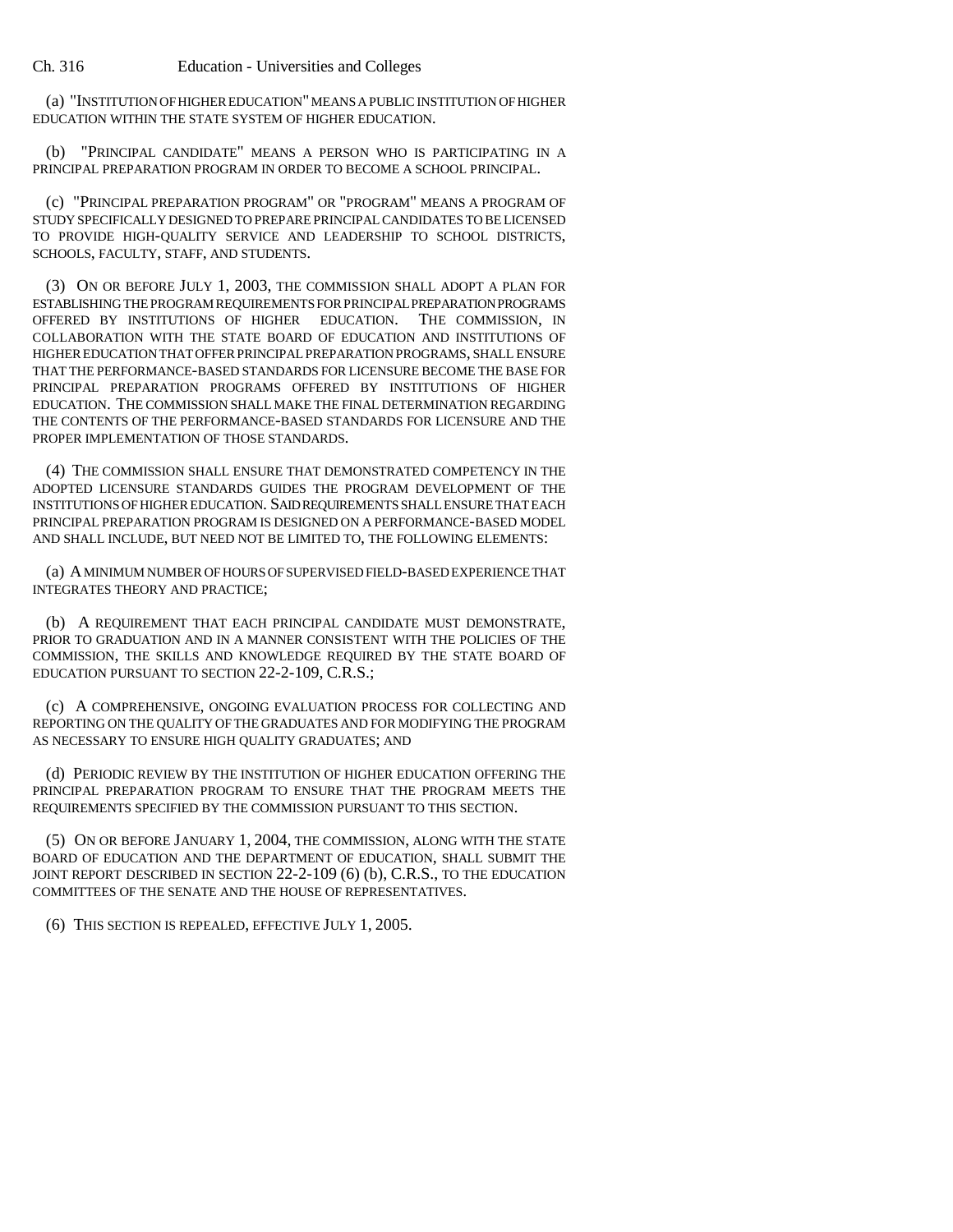**SECTION 2.** 22-2-109 (1) (p), Colorado Revised Statutes, is amended, and the said 22-2-109 is further amended BY THE ADDITION OF A NEW SUBSECTION, to read:

**22-2-109. State board of education - additional duties - teacher standards principal standards.** (1) The state board of education shall:

(p) Adopt rules to ensure that principal and administrator programs of preparation meet the requirements concerning instruction in evaluating certificated personnel specified in section 22-9-108;

(6) (a) ON OR BEFORE JANUARY 1, 2003, THE STATE BOARD OF EDUCATION BY RULE SHALL ADOPT PERFORMANCE-BASED PRINCIPAL LICENSURE STANDARDS TO GUIDE THE DEVELOPMENT OF PRINCIPAL PREPARATION PROGRAMS OFFERED BY INSTITUTIONS OF HIGHER EDUCATION. THE STATE BOARD OF EDUCATION SHALL DEVELOP SAID STANDARDS IN COLLABORATION WITH INSTITUTIONS OF HIGHER EDUCATION THAT OFFER PRINCIPAL PREPARATION PROGRAMS, SUPERINTENDENTS AND LOCAL BOARDS OF EDUCATION, AND THE COMMISSION ON HIGHER EDUCATION. THE STATE BOARD OF EDUCATION SHALL ENSURE THAT SAID STANDARDS ARE CONSISTENT WITH NATIONAL STANDARDS FOR PRINCIPAL PREPARATION. SAID STANDARDS SHALL INCLUDE, BUT NEED NOT BE LIMITED TO, THE FOLLOWING:

(I) STRONG LEADERSHIP DEVELOPMENT THAT SHALL INCLUDE BUT NEED NOT BE LIMITED TO DECISION-MAKING, COMMUNICATION, AND HUMAN RELATIONS SKILLS; AND

(II) INSTRUCTIONAL SKILLS AND KNOWLEDGE AND THE USE OF DATA NECESSARY TO LEAD AND ORGANIZE A STANDARDS-BASED SCHOOL THAT IS CHARACTERIZED BY STUDENT PROFICIENCY IN LITERACY AND THE STATE MODEL CONTENT STANDARDS AS DESCRIBED IN SECTION 22-7-406.

(b) ON OR BEFORE JANUARY 1, 2004, THE STATE BOARD AND THE DEPARTMENT, ALONG WITH THE COMMISSION ON HIGHER EDUCATION, SHALL SUBMIT A JOINT REPORT TO THE EDUCATION COMMITTEES OF THE SENATE AND THE HOUSE OF REPRESENTATIVES. SAID REPORT SHALL INCLUDE, BUT NEED NOT BE LIMITED TO, THE FOLLOWING:

(I) AN ANALYSIS OF CURRENT STATE LICENSING AND PRINCIPAL PREPARATION PROGRAM PRACTICES;

(II) THE PERFORMANCE-BASED PRINCIPAL LICENSURE STANDARDS AS ADOPTED BY THE STATE BOARD PURSUANT TO PARAGRAPH (a) OF THIS SUBSECTION (6);

(III) THE PROPOSED PROGRAM REQUIREMENTS FOR INSTITUTIONS OF HIGHER EDUCATION, AS ESTABLISHED BY THE COMMISSION ON HIGHER EDUCATION PURSUANT TO SECTION 23-1-121.1, C.R.S.;

(IV) A PLAN FOR PERIODIC REVIEW AND APPROVAL OF PRINCIPAL PREPARATION PROGRAMS OFFERED BY INSTITUTIONS OF HIGHER EDUCATION;

(V) PROPOSED ASSESSMENTS TO BE USED IN EVALUATING THE SKILLS AND